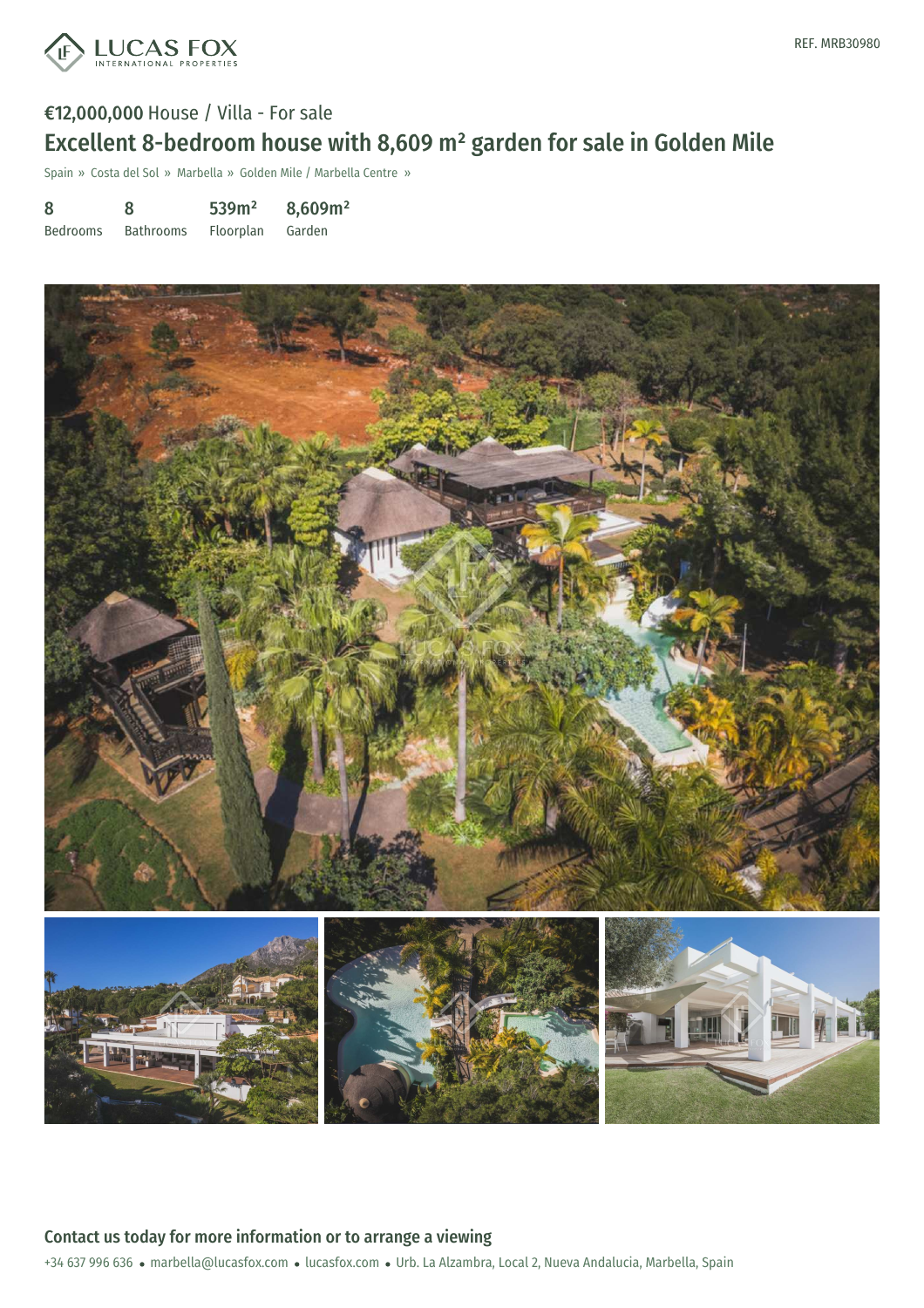

# €12,000,000 House / Villa - For sale Excellent 8-bedroom house with 8,609 m² garden for sale in Golden Mile

Spain » Costa del Sol » Marbella » Golden Mile / Marbella Centre »

| 8               | 8                | 539m <sup>2</sup> | 8,609m <sup>2</sup> |
|-----------------|------------------|-------------------|---------------------|
| <b>Bedrooms</b> | <b>Bathrooms</b> | Floorplan         | Garden              |

#### **OVERVIEW**

## Luxurious fully renovated villa in Cascada de Camoján, Sierra Blanca (Marbella).

The property is divided into the main villa and guest house, on a very private 8,609 m² plot.

The villa offers a spacious, bright and elegant living room with a fireplace, an open concept kitchen, 7 bedrooms (the main one on the top floor with wonderful views) and 6 bathrooms. The guest house is located in front of the pool, offering several living rooms, a toilet and an en-suite bedroom.

A space of 120 m² is provided for parking several vehicles, with a private access road.



[lucasfox.com/go/mrb30980](https://www.lucasfox.com/go/mrb30980) Terrace